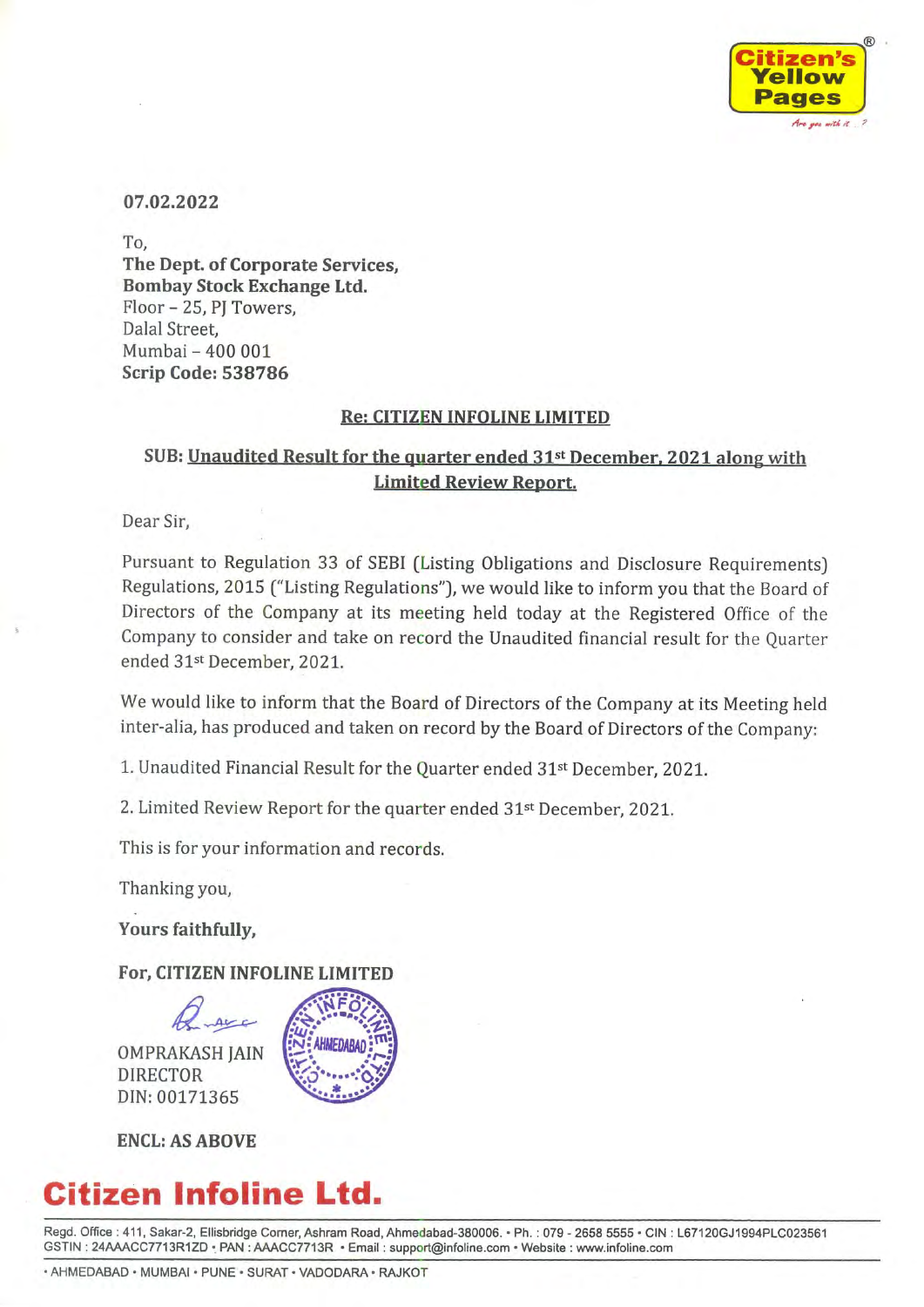| PART-1      |                                            | (Rs. In lakhs)          |             |                         |                         |                          |
|-------------|--------------------------------------------|-------------------------|-------------|-------------------------|-------------------------|--------------------------|
|             | <b>PARTICULARS</b>                         | Cumulative for year     |             |                         |                         |                          |
|             |                                            | Qtr ended<br>31/12/2021 | ended       | Qtr ended<br>31/12/2020 | Qtr ended<br>30/09/2021 | year ended<br>31/03/2021 |
|             |                                            |                         | 31/12/2021  |                         |                         |                          |
|             |                                            | (UNAUDITED)             | (UNAUDITED) | (UNAUDITED)             | (UNAUDITED)             | (UNAUDITED)              |
|             | Particulars                                |                         |             |                         |                         |                          |
|             | Revenue from operations                    | 13.80                   | 28.40       | 18.51                   | 7.72                    | 55.44                    |
| $\prod$     | Other Income                               | 6.22                    | 25.83       | 9.41                    | 9.25                    | 40.61                    |
| Ш           | Total Income (I+II)                        | 20.02                   | 54.23       | 27.92                   | 16.97                   | 96.05                    |
| IV          | <b>Expenses</b>                            |                         |             |                         |                         |                          |
|             | Cost of material consumed                  | 0.00                    | 0.00        | 0.00                    | 0.00                    | 0.00                     |
|             | Purchase of stock in trade                 | 0.00                    | 0.00        | 0.00                    | 0.00                    | 0.00                     |
|             | Changes in inventrories of finished        |                         |             |                         |                         |                          |
|             | goods, wip and Stock in trade              | 0.00                    | 0.00        | 0.00                    | 0.00                    | 0.00                     |
|             | Employee benefit Expenses                  | 7.25                    | 26.77       | 13.92                   | 9.76                    | 63.55                    |
|             | <b>Finance Cost</b>                        | 0.00                    | 0.00        | $\Omega$                | 0.00                    | 0.04                     |
|             | Depreciation & amortisation expenses       |                         |             |                         |                         |                          |
|             |                                            | 0.00                    | 0.00        | $\Omega$                | 0.00                    | 0.00                     |
|             | Other expenses                             | 21.19                   | 35.84       | 6.42                    | 7.90                    | 43.68                    |
|             | <b>Total Expenses (IV)</b>                 | 28.44                   | 62.61       | 20.34                   | 17.66                   | 107.27                   |
|             | profit or Loss before exceptional          |                         |             |                         |                         |                          |
| V           | items and tax (III-IV)                     | $-8.42$                 | $-8.38$     | 7.58                    | $-0.69$                 | $-11.22$                 |
| VI          | <b>Exceptional Items</b>                   | 0.00                    | 0.00        | 0.00                    | 0.00                    | 0.00                     |
| VII         | Profit or Loss before tax (V-VI            | $-8.42$                 | $-8.38$     | 7.58                    | $-0.69$                 | $-11.22$                 |
| VIII        | <b>Tax Expense</b>                         |                         |             |                         |                         |                          |
|             | 1. Current tax                             | 0.00                    | 0.00        | 0.00                    | 0.00                    | 0.00                     |
|             | 2. Deferred tax                            | 0.00                    | 0.00        | 0.00                    | 0.00                    | 0.00                     |
|             | Profit or Loss for the period (VII-VIII)   |                         |             |                         |                         |                          |
| 1X          |                                            | $-8.42$                 | $-8.38$     | 7.58                    | $-0.69$                 | $-11.22$                 |
| $\mathbf X$ | Other Comprehensive Income                 |                         |             |                         |                         |                          |
|             | A (i) Items that will not be reclassified  |                         |             |                         |                         |                          |
|             | to profit or loss                          | 0.00                    | 0.00        | 0.00                    | 0.00                    | 0.00                     |
|             | (ii) Income tax relating to items that     |                         |             |                         |                         |                          |
|             | will not be reclassified to profit or loss |                         |             |                         |                         |                          |
|             |                                            | 0.00                    | 0.00        | 0.00                    | 0.00                    | 0.00                     |
|             | B (i) items that will be reclassified to   |                         |             |                         |                         |                          |
|             | profit or loss                             | 0.00                    | 0.00        | 0.00                    | 0.00                    | 0.00                     |
|             | (ii) Income tax relating to items that     |                         |             |                         |                         |                          |
|             | will be reclassified to profit or loss     |                         |             |                         |                         |                          |
|             |                                            | 0.00                    | 0.00        | 0.00                    | 0.00                    | 0.00                     |
|             | Total Comprehensive Income for the         |                         |             |                         |                         |                          |
|             | period (IX+X) (Comprising Profit (Loss)    |                         |             |                         |                         |                          |
|             | and other Comprehensive Income for         |                         |             |                         |                         |                          |
| X1          | the period)                                | $-8.42$                 | $-8.38$     | 7.58                    | $-0.69$                 | $-11.22$                 |
|             | Paid Up Equity Share Capital (Face         |                         |             |                         |                         |                          |
| XII         | Value of Rs. 10/-)                         | 539.73                  | 539.73      | 539.73                  | 539.73                  | 539.73                   |
|             | Earning Per Share (EPS) (for               |                         |             |                         |                         |                          |
|             | discounted & continuing operations)        |                         |             |                         |                         |                          |
|             | $(1)$ Basic (in Rs.)                       | $-0.16$                 | $-0.16$     | 0.14                    | $-0.01$                 | $-0.21$                  |
|             | (2) Diluted (in Rs.)                       | $-0.16$                 | $-0.16$     | 0.14                    | $-0.01$                 | $-0.21$                  |

### **CITIZEN INFOLINE LIMITED** Regd. Office: 411, Sakar-2, Ellisbridge Corner, Ashram Road, Ahmedabad-380006<br>UNAUDITED FINANCIAL RESULTS FOR THE QUARTER ENDED 31/12/2021

先生用上手口も

Notes:

1. The above qualified standalone financial result for the quarter ended December 31, 2021 have been reviewed by the Audit Committee and approved by the Board of Directors at their meeting held on February 07, 2022.

2. This Statement has been prepared in accordance with the Companies (Indian Accounting Standard) Rules, 2015 (IND AS prescribed under 133 of the Companies Act, 2013 and other recognised accounting practices and policies to the extent applicable. Beginning April 1, 2017 the Company has for the first time adopted IND AS with a transition date of April 1, 2016.

3. The format of un-audited quarterly result as prescribed in SEBI circular CIR/CFD/CMD/15/2015 dated November 30, 2015 had modified to comply with requirement of SEBI's circular dated July 5, 2016 IND AS and Schedule III (Division II) to the Companies Act, 2013 applicable to Companies that are required to comply with IND AS.

4. Consequent to transition from the previous IGAAP to IND AS, the reconciliation of profit is provided as below for the period in accordance with the requirement of paragraph 32 of IND AS 101 First time adoption of IND AS

| Quarter ended<br>December 31, 2021                        | Quarter ended<br>December 31, 2020<br>not subject to review |  |
|-----------------------------------------------------------|-------------------------------------------------------------|--|
| not subject to                                            |                                                             |  |
| (Amount Rs. in                                            | (Amount Rs. in Lacs)                                        |  |
| 8.42                                                      | 7.58                                                        |  |
|                                                           |                                                             |  |
| II. Decrease in fair value of Financial assets and liabil |                                                             |  |
| 8.42                                                      | 7.58                                                        |  |
|                                                           |                                                             |  |

5. The Company operates in only one business segment.

6. Previous period's figures have been regrouped/rearranged to make them comparable with those of current period.

FOR CITIZEN INFOLINE LIMITED

**MANAGING DIRECTOR OMPRAKASH JAIN** 



Place; Ahmedbad Date: 07.02.2022